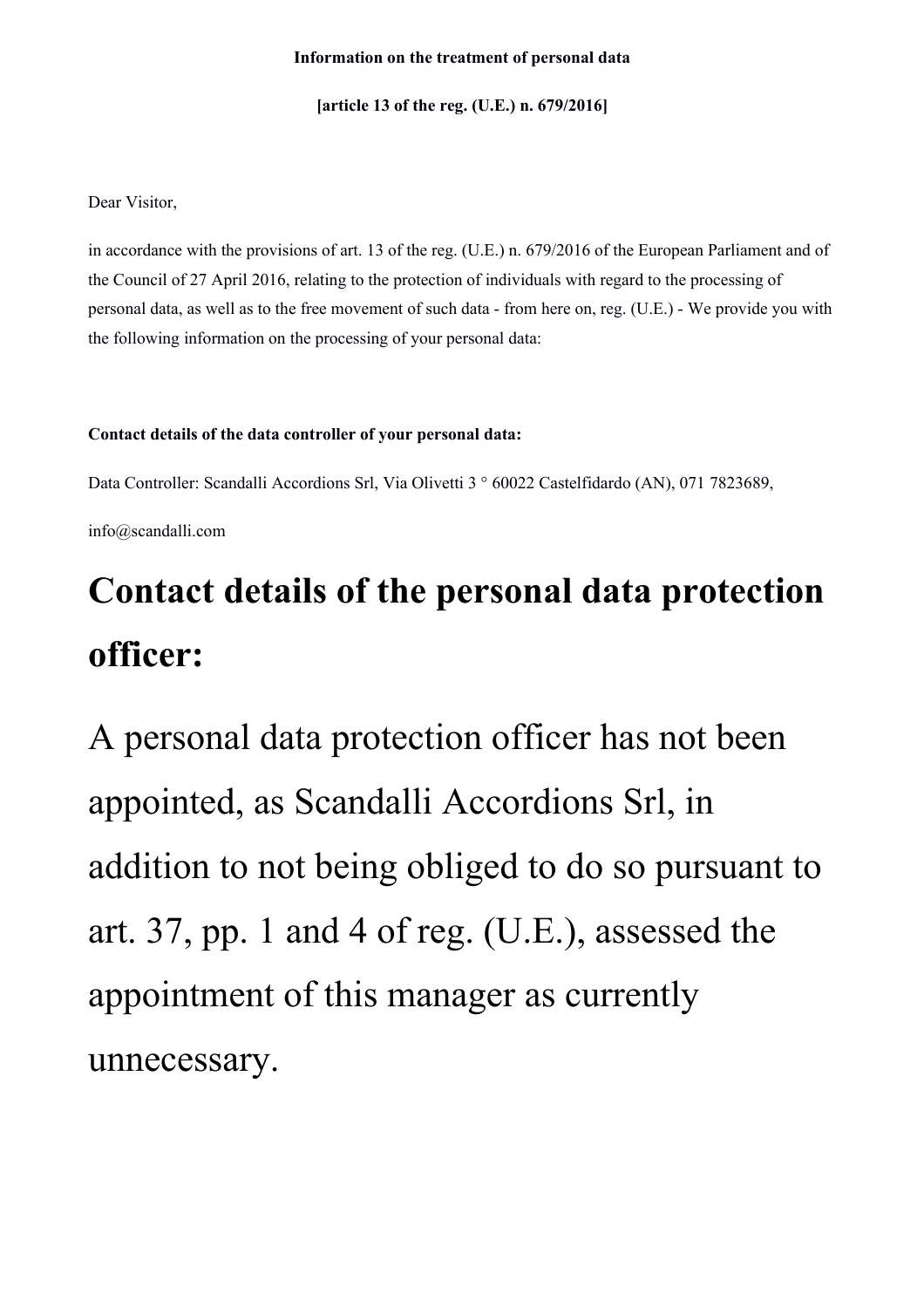## **Purposes and related legal bases of the processing of your personal data:**

 Your personal data will be processed lawfully, correctly and transparently towards you for the following purposes: the management of your registration request on the website www.scandalli.com, after completing the **'Register' form** ("Register" section): the legal basis is the consent given by the interested party for one or more specific purposes, to pursuant to art. 6, p. 1, l. a) of the reg. (U.E.);

 the management of your request for the extension of the Scandalli guarantee certificate, following the completion of the 'Register your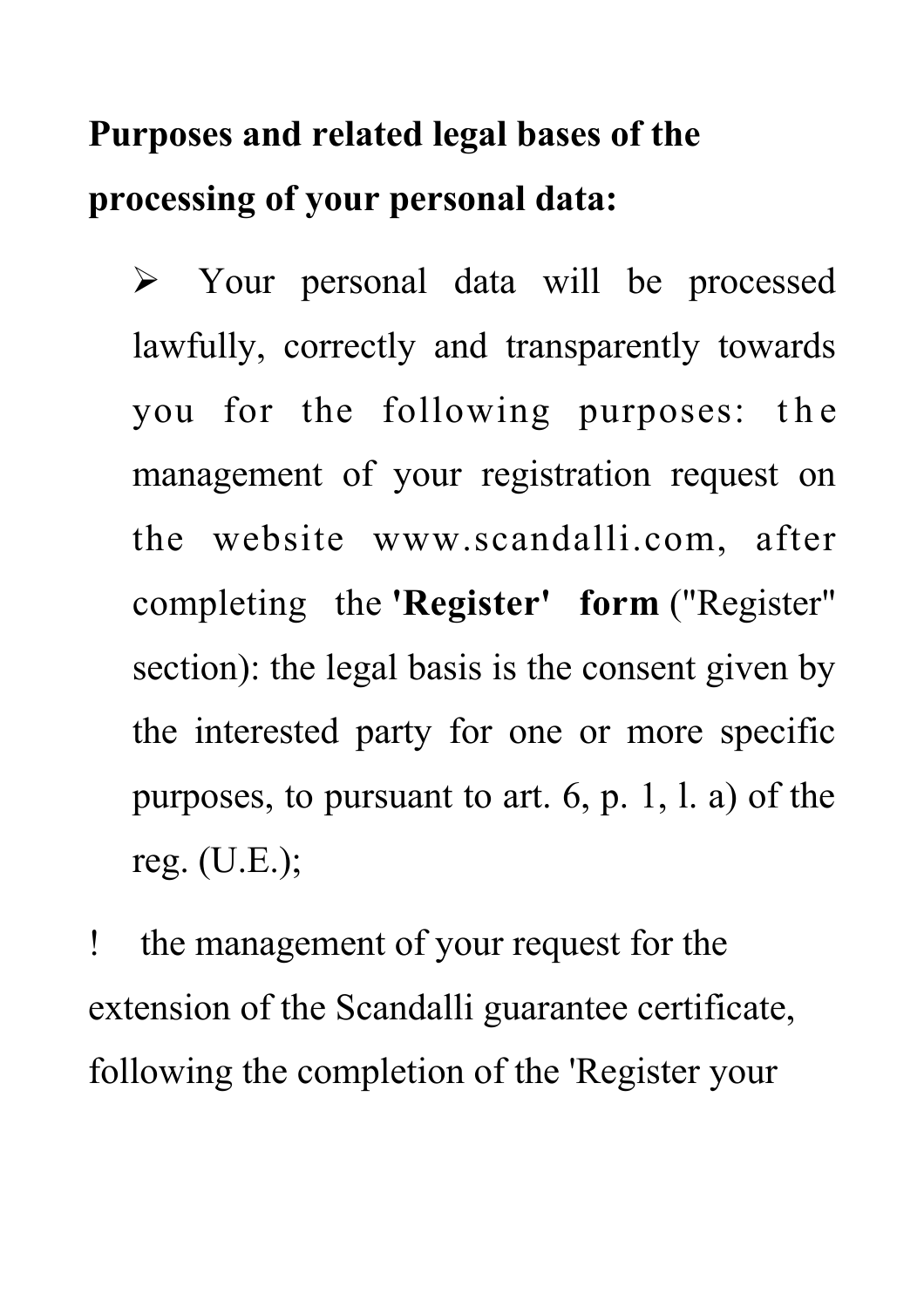Scandalli "form (Section" Products "): the legal basis is the consent given by the interested party for one or more specifications purposes, pursuant to art. 6, p. 1, l. a) of the reg. (U.E.);

#### **Categories of your personal data processed:**

Your personal data collected and processed by Scandalli Accordions Srl are only those adequate, relevant and limited to what is necessary with respect to the purposes listed above, therefore they will concern:

 your name, your e-mail address in order to manage your request to extend the warranty of your Scandalli;

 only your personal data stored strictly necessary in order to manage the Scandalli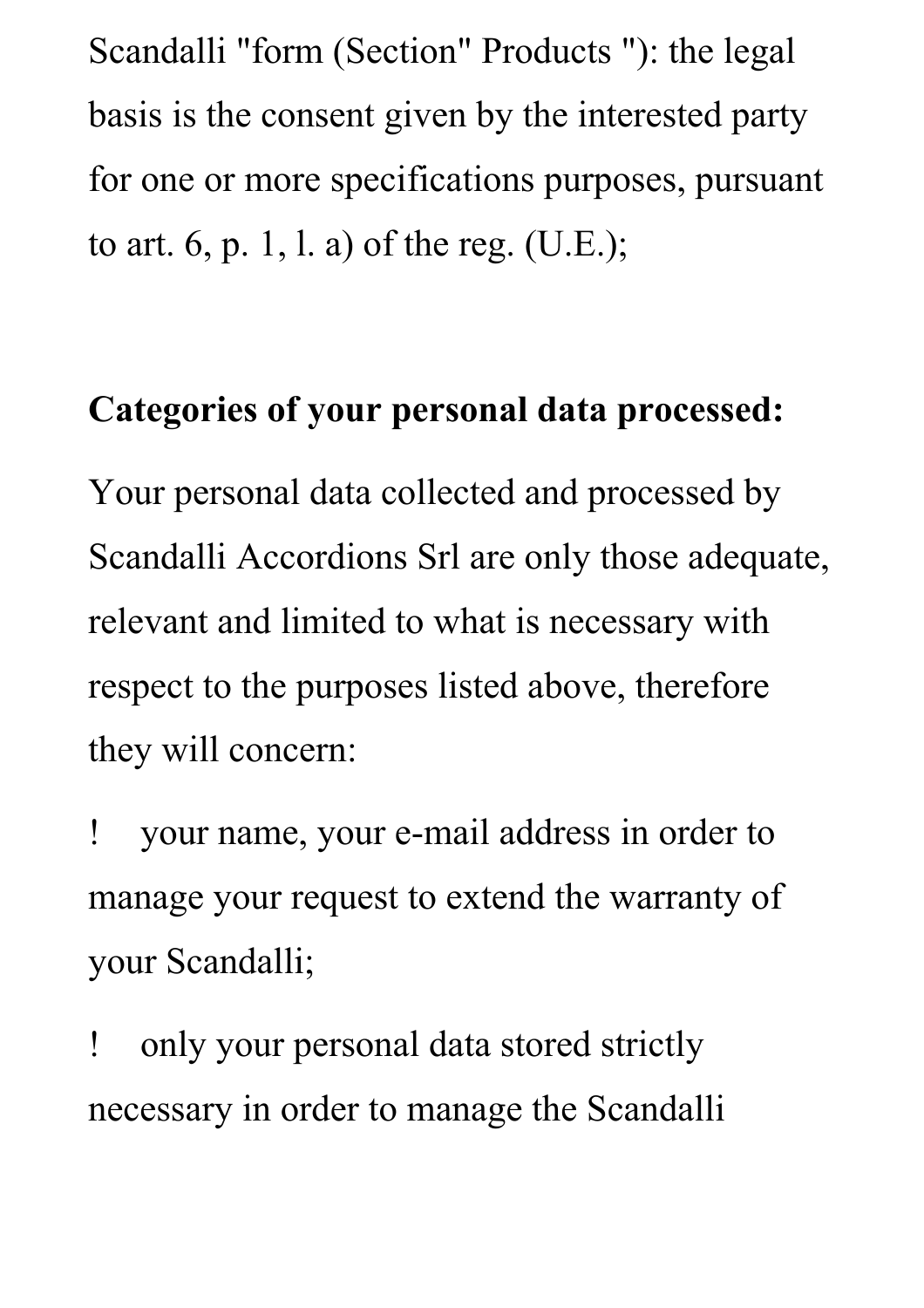Accordions Srl website, including its ordinary and extraordinary maintenance.

# **Categories of recipients of your personal data processed:**

By recipient is meant the natural or legal person, the public authority, the service or another body that receives communication of personal data, except public authorities receiving personal data during a control, pursuant to art. 4, no. 9 of reg. (U.E.).

As regards the processing of your personal data carried out by Scandalli Accordions Srl for the purposes listed above, the recipients of your personal data may be:

 employees, collaborators and partners of Scandalli Accordions Srl, as persons in charge of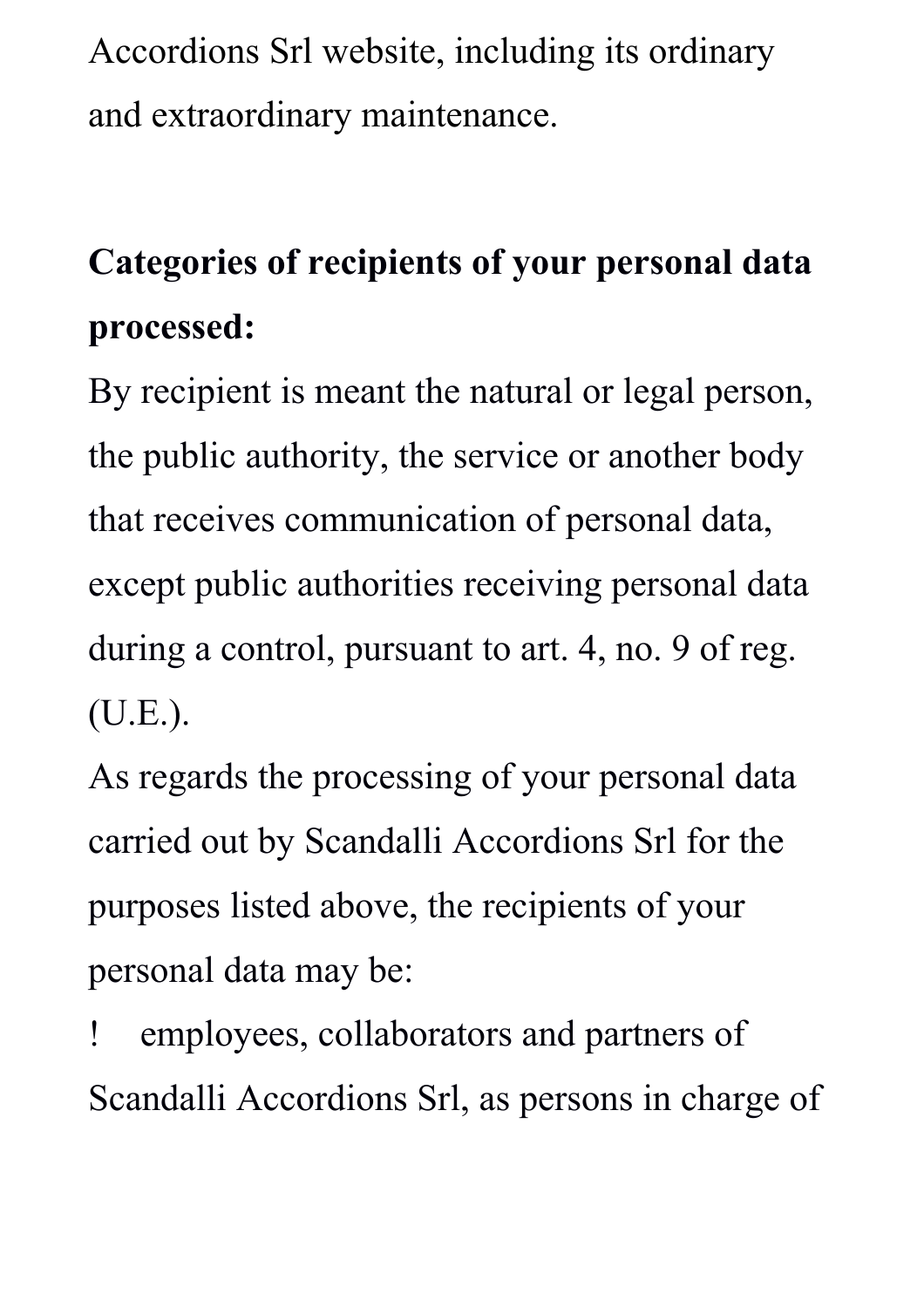the processing of personal data, in order to manage your request to extend the warranty of your Scandalli;

 subjects external to our organizational structure, such as - by way of example technicians of the website, as managers of the processing of personal data, in order to manage the Scandalli Accordions Srl website, including ordinary and extraordinary maintenance of the same: it should be noted that all these subjects are bound to Scandalli Accordions Srl by a specific contract which provides adequate measures to be taken to guarantee the protection of the personal data entrusted to them.

**Transfer of your personal data to a third country or an international organization:**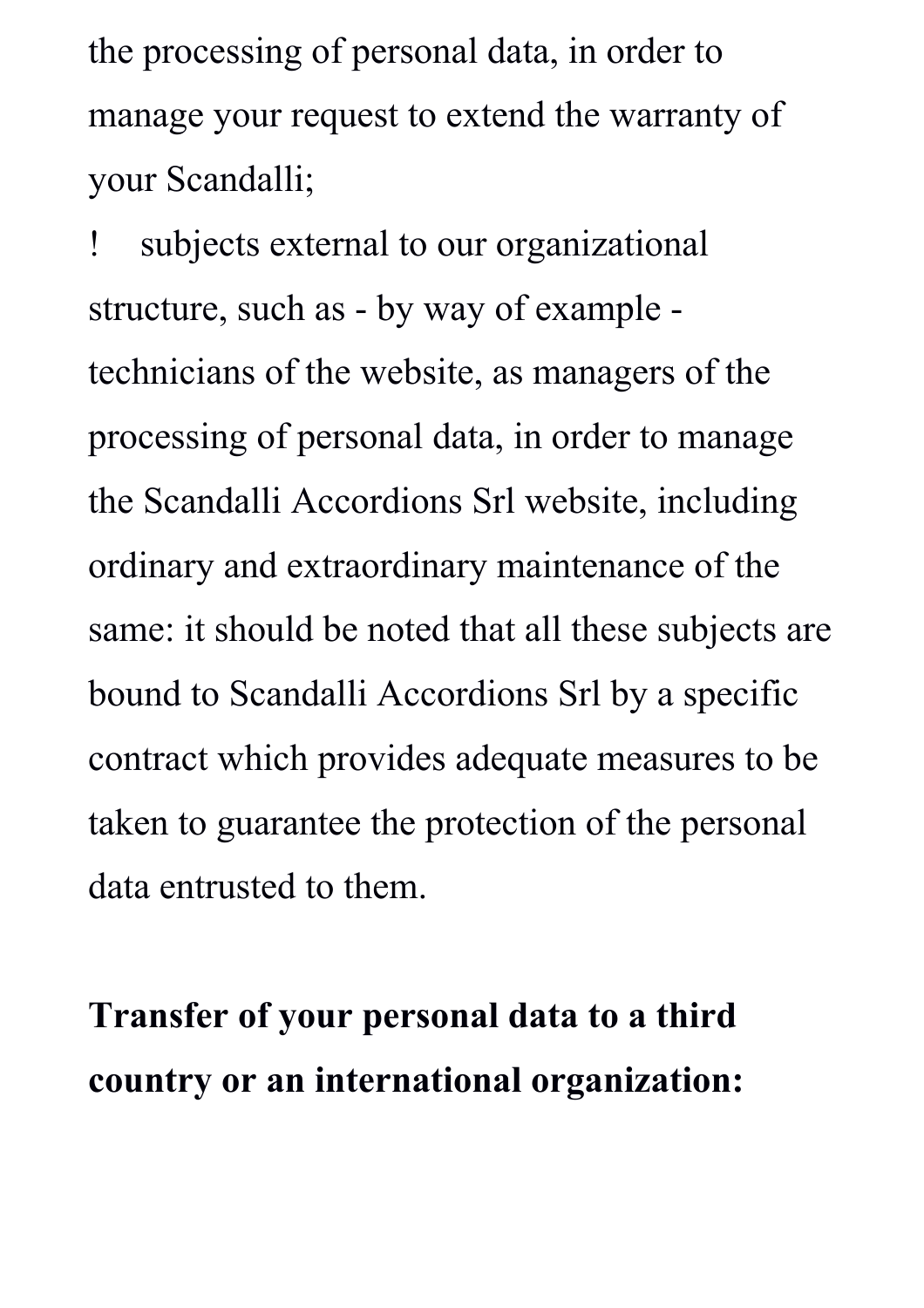Scandalli Accordions Srl has evaluated the transfer of your personal data to a third country or an international organization as not necessary for the purposes listed above.

## **Retention period of your personal data processed:**

Scandalli Accordions Srl will keep your personal data in a form that allows your identification until your revocation of your consent given for the purpose of responding by e-mail to specific questions relating to the economic activity carried out by the same and the events organized by the itself, to then proceed with their destruction or cancellation.

#### **Your rights:**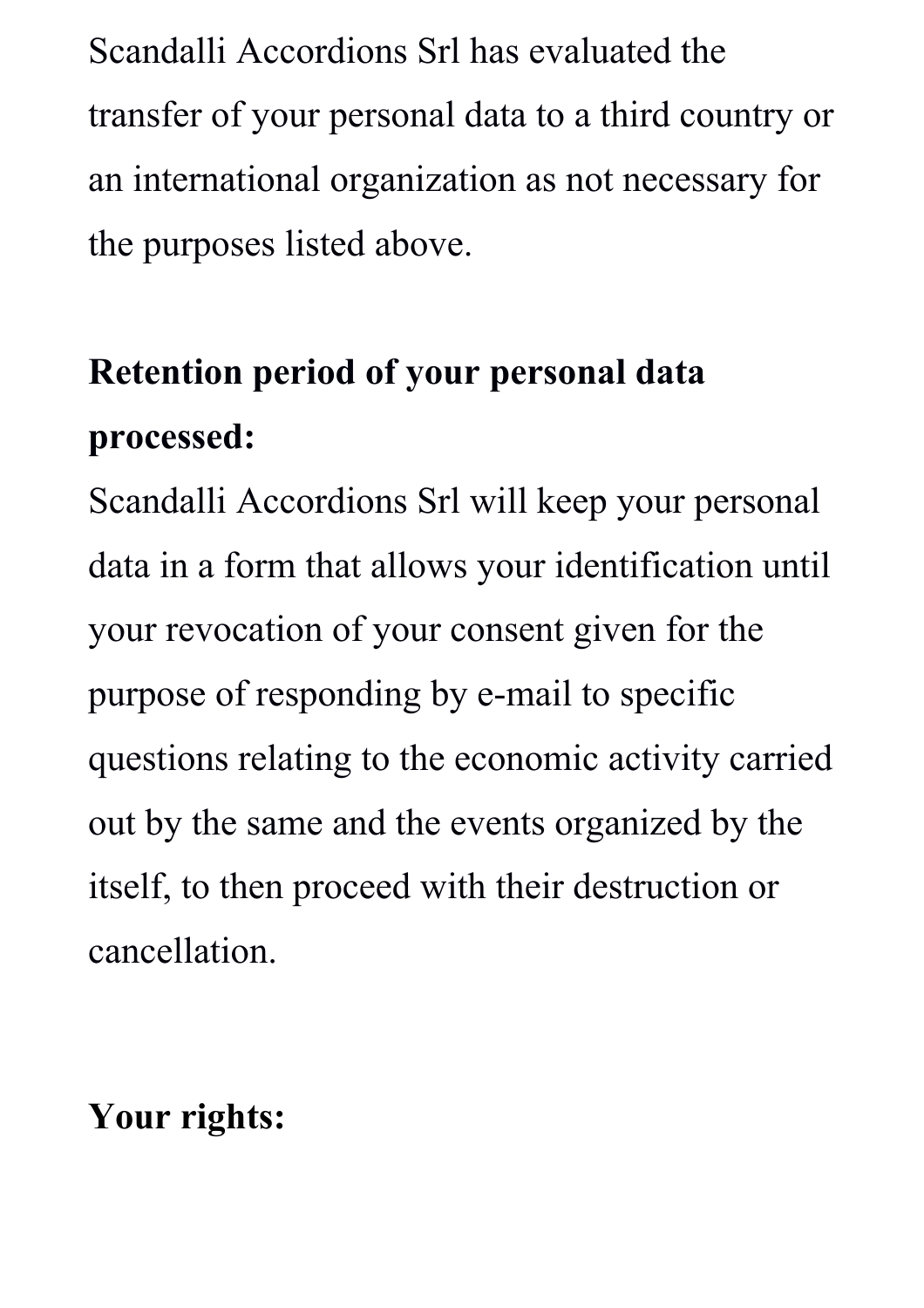You, as an interested party, can exercise the following rights by sending an e-mail to the 'MAIL' address:

 access your personal data, pursuant to art. 15 of the reg. (U.E.) in order to verify the processing of your personal data and, if so:

o obtain information on the purposes of this treatment;

o obtain information on the categories of your personal data processed;

o obtain information on any categories of recipients of your personal data;

o obtain information on the retention period of your personal data;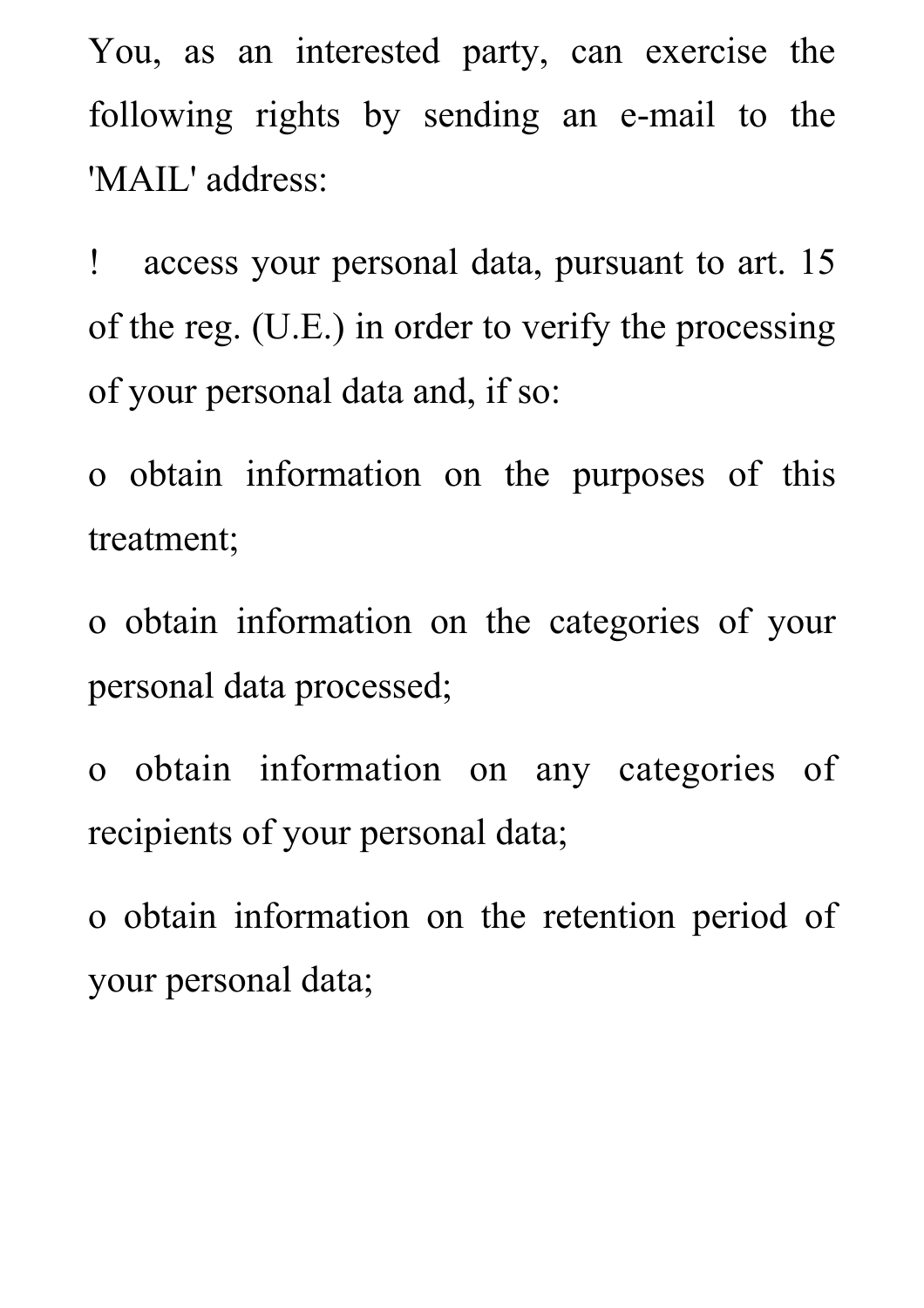o obtain information on the existence of your right to rectify or delete your personal data or on your right to limit the processing of the same;

o obtain information on the existence of your right to lodge a complaint with the Guarantor for the protection of personal data;

o obtain information on the possible use of an automated decision-making process in the processing of your personal data, including the logic used and the consequences for you expected due to such treatment;

 rectify your personal data, pursuant to art. 16 of the reg. (U.E.), in the event of a contestation of the accuracy of the same;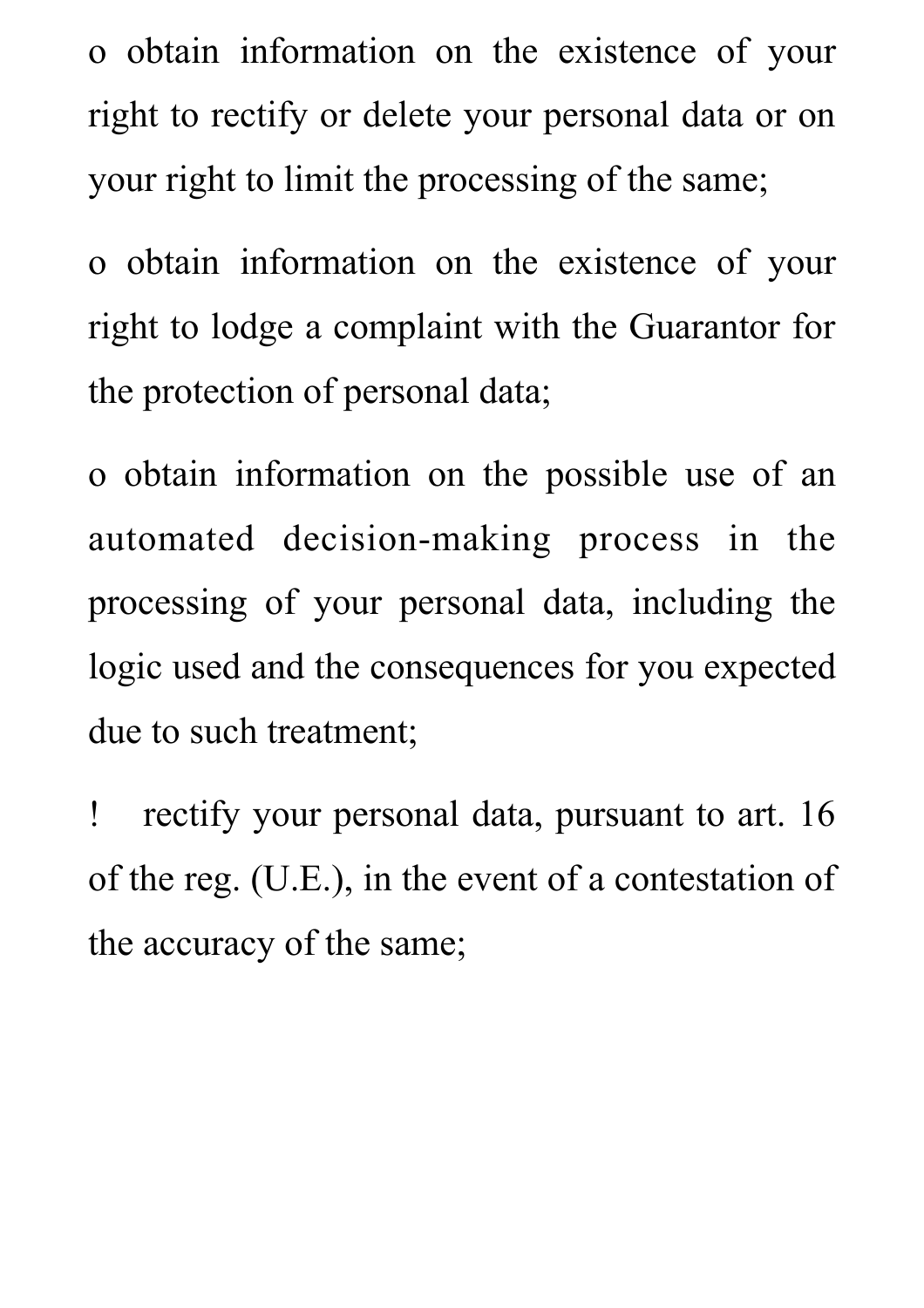integrate your personal data, pursuant to art. 16 of the reg. (U.E.), in the event of a dispute of the completeness of the same;

 delete your personal data, pursuant to art. 17 of the reg. (U.E.), unless it is necessary to fulfill a contrary legal obligation or ascertain, exercise or defend a right in court, in the event of:

o the absence of the need to process such personal data for the stated purposes;

o supervening exercise of your right to object to the processing, excluding the prevalence of the legitimate interest of the data controller on your interests or fundamental rights and freedoms;

o after verification of the illegality of the processing of your personal data;

 there is a legal obligation that imposes the cancellation of such personal data;

 limit the processing of your personal data, pursuant to art. 18 of the reg. (U.E.), in case of:

o supervening contestation of the accuracy of such personal data, even if limited to the time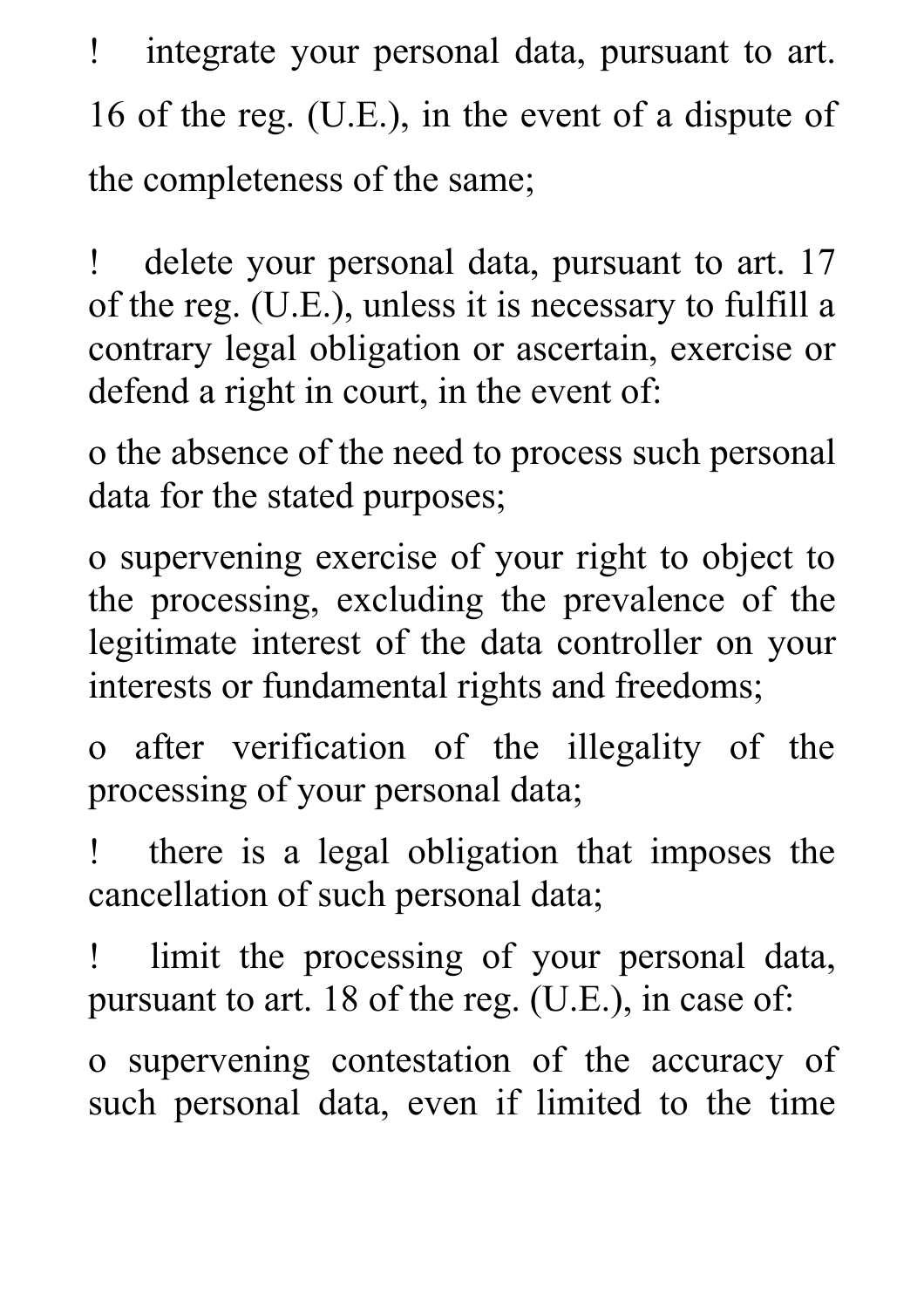frame necessary for the consequent verification by the data controller;

o subsequent verification of the unlawfulness of the processing of your personal data, supplemented by the subsequent opposition to the cancellation of the same;

o the absence of the need to process such personal data for the stated purposes, supplemented by the simultaneous need to process them to ascertain, exercise or defend a right in court;

o subsequent exercise of your right to object to the processing, even if limited to the time frame necessary for the consequent verification by the data controller;

 receive in a structured format, commonly used and readable by electronic instrument and, if necessary, have it sent to another data controller, pursuant to art. 20 of the reg. (U.E.), your personal data processed by the data controller by automated means;

 object to the processing of your personal data, pursuant to art. 21 of the reg. (U.E.), in the event of a contestation of the prevalence of the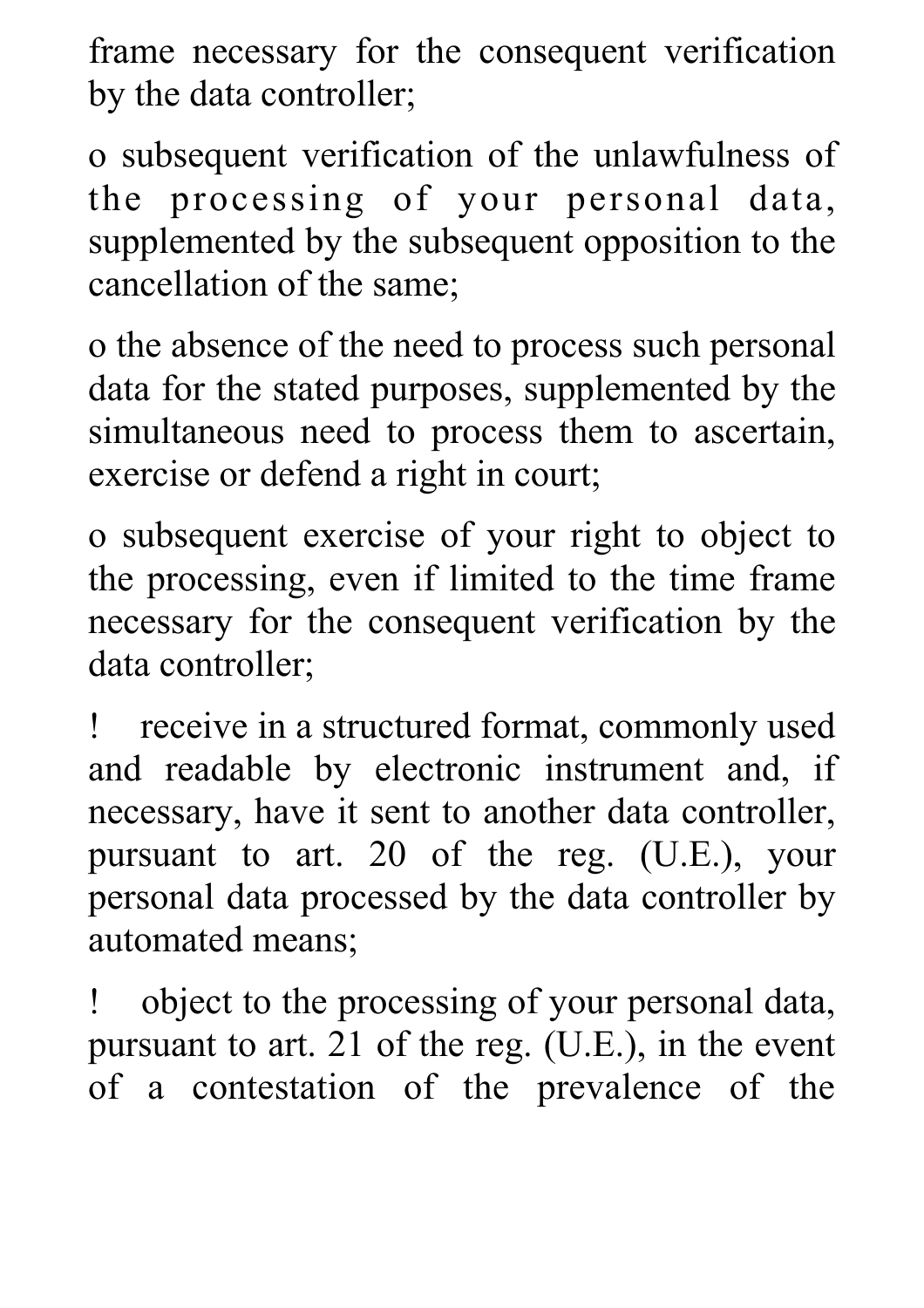legitimate interest of the data controller over your interests or fundamental rights and freedoms.

**Scandalli Accordions Srl** is required to comply with any possible exercise of your rights listed above without undue delay.

#### **Your right to lodge a complaint:**

You, as an interested party, can exercise the right to lodge a complaint with the Guarantor for the protection of personal data, in the event of a contested compliance with the reg. (U.E.) of the processing of your personal data carried out by Scandalli Accordions Srl, pursuant to art. 77 of the reg. (U.E.) itself, by sending the appropriate form to the e-mail address 'protocol@pec.gpdp.it'.